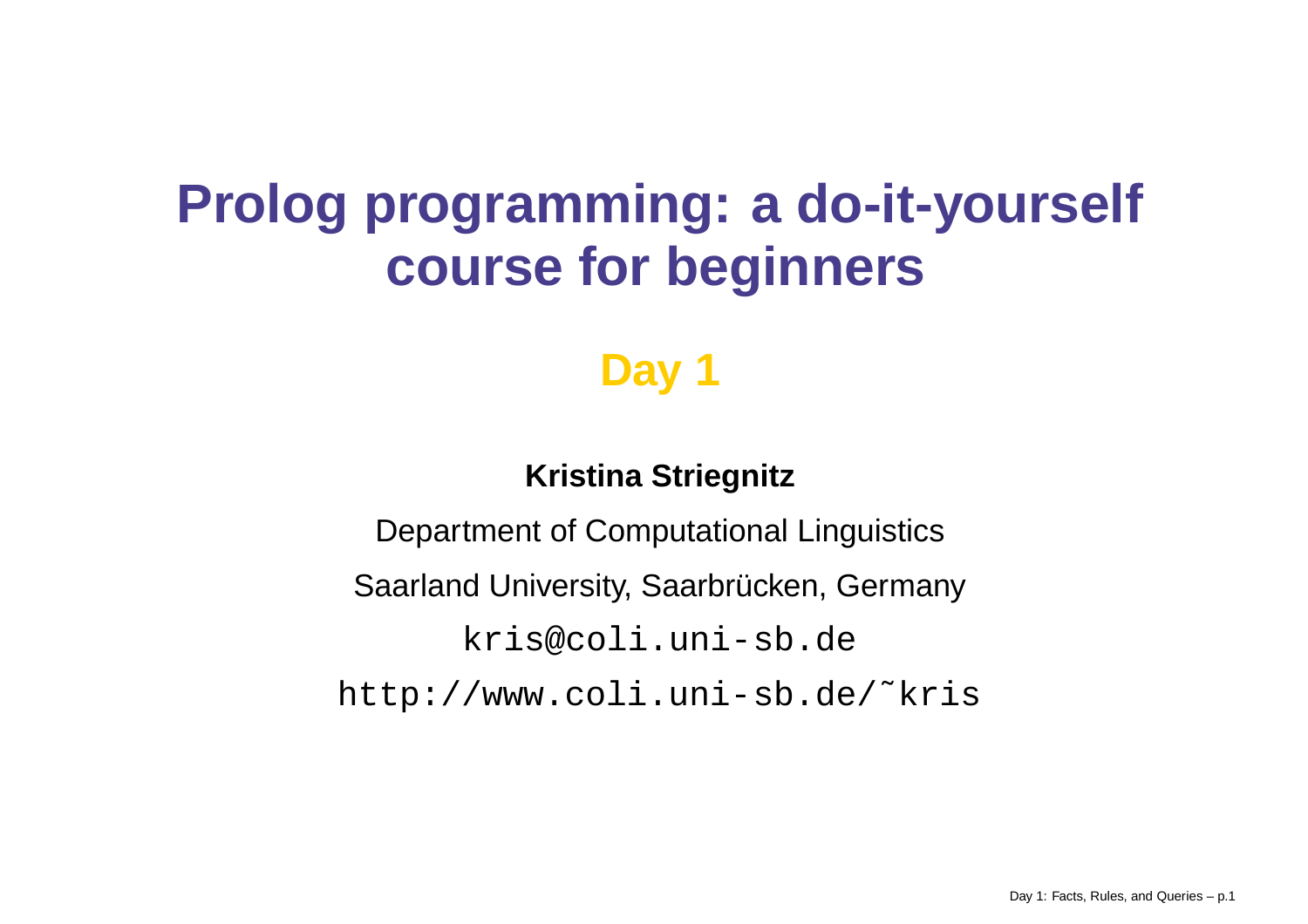# **What is this course about?**

This course

- introduces the basic concepts of Prolog programming,
- gets you started on programming yourself, and
- shows you how to do some natural language processing using Prolog.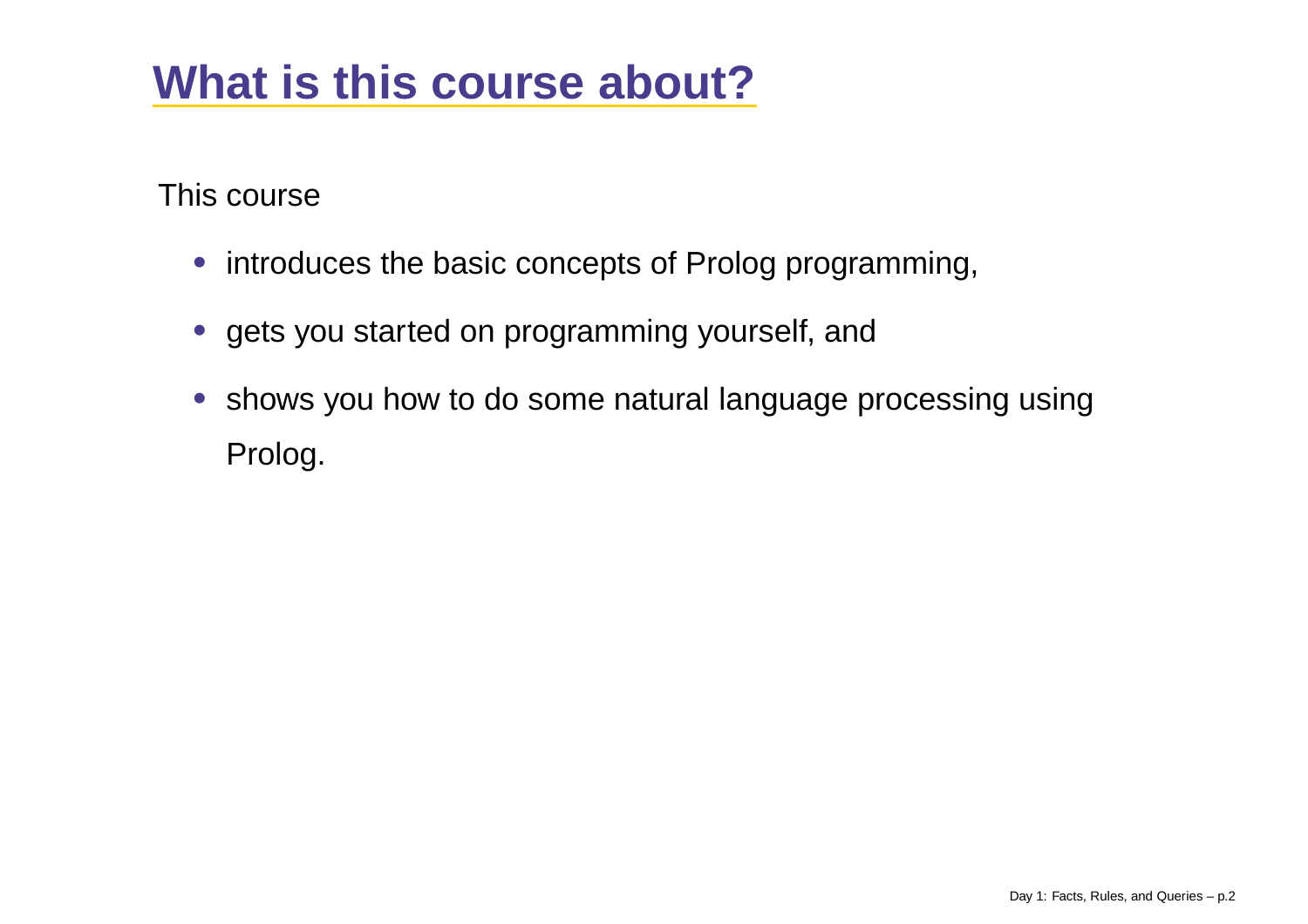### **Overview**

- **Day 1:** Prolog as <sup>a</sup> system for specifying and querying knowledge bases
- **Day 2:** how Prolog finds answers to queries
- **Day 3:** an important data structure: lists
- **Day 4:** specifying grammars in Prolog
- **Day 5:** building parsers in Prolog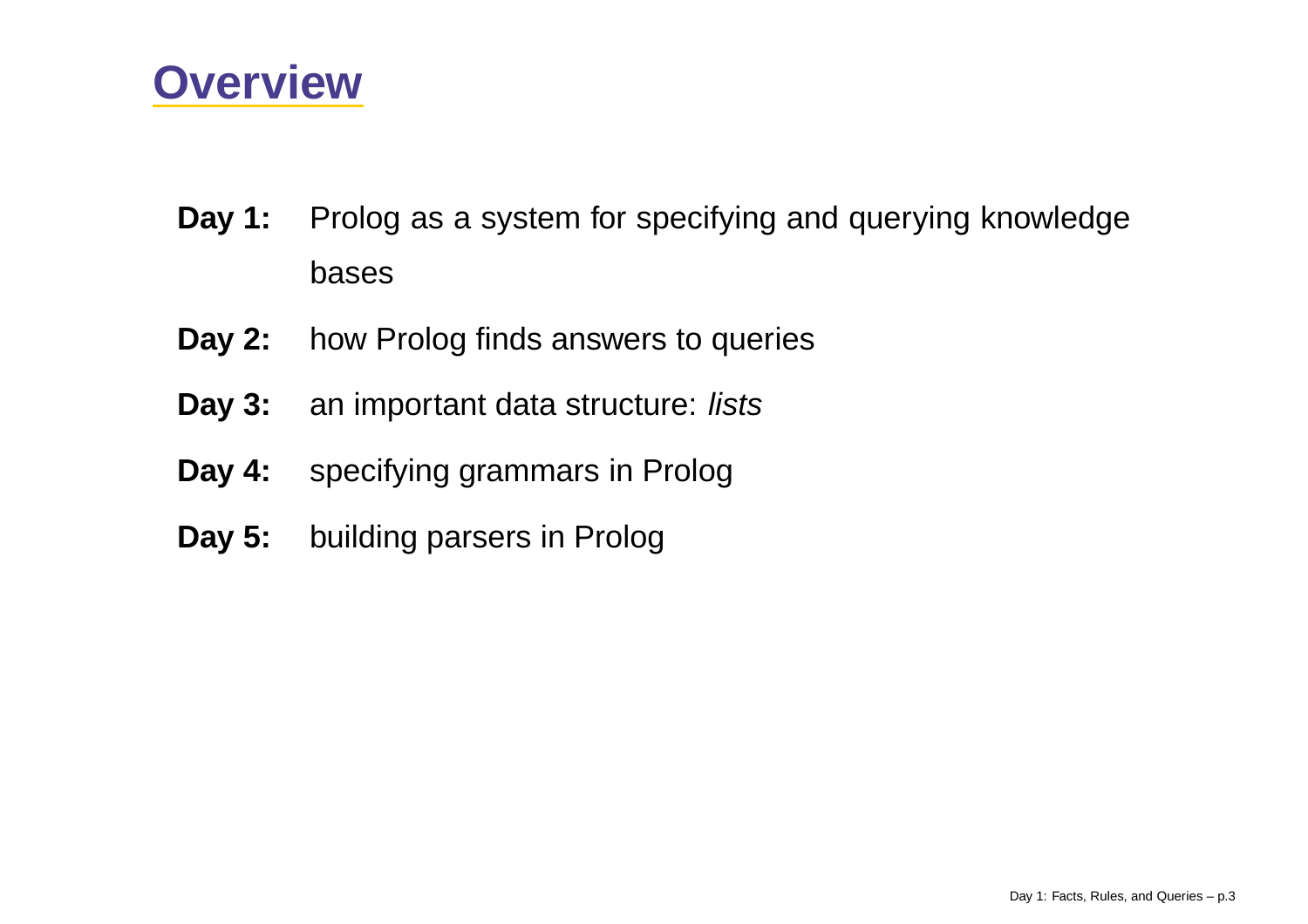# **Organization**

- Each session has <sup>a</sup> lecture part and <sup>a</sup> practical part (more about the practical part later).
- The reader contains the first eight chapters of Learn Prolog Now! by Blackburn, Bos, and Striegnitz. It also contains some questions (with answers) for each day, if you want to review what we have done.
- The slides are available at the course homepage [http://www.coli.uni-sb.de/˜kris/esslli04prolog](http://www.coli.uni-sb.de/~kris/esslli04prolog).
- Questions during class: Ask any time and as many as possible.
- Questions outside class: You can find me near the ESSLLI desk from 10:30 to 11:30.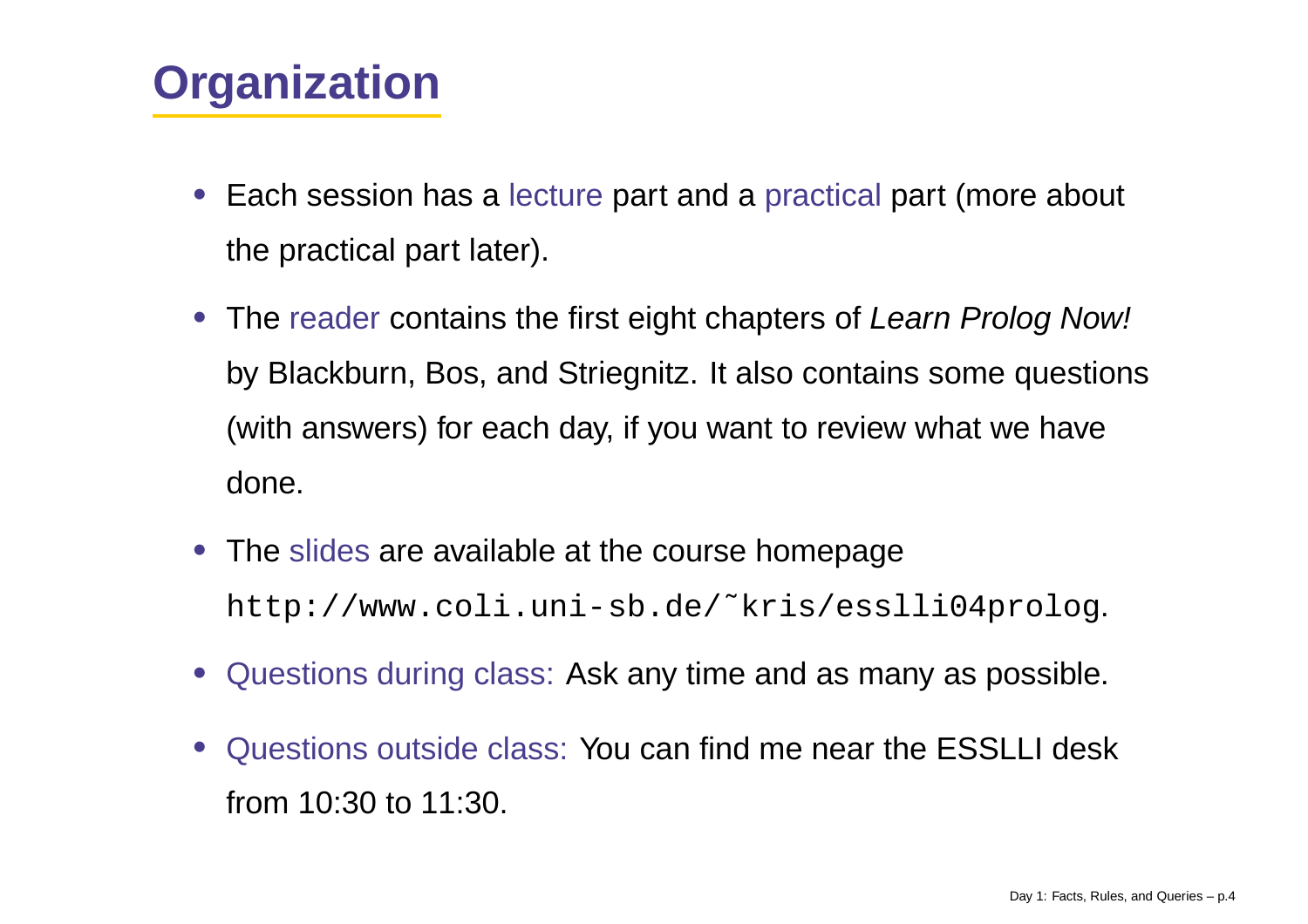# **Day 1: Facts, Rules, and Queries**

Today: How to specify knowledge bases in Prolog and how to query them.

Reader: Lecture 1 of *Learn Prolog Now!*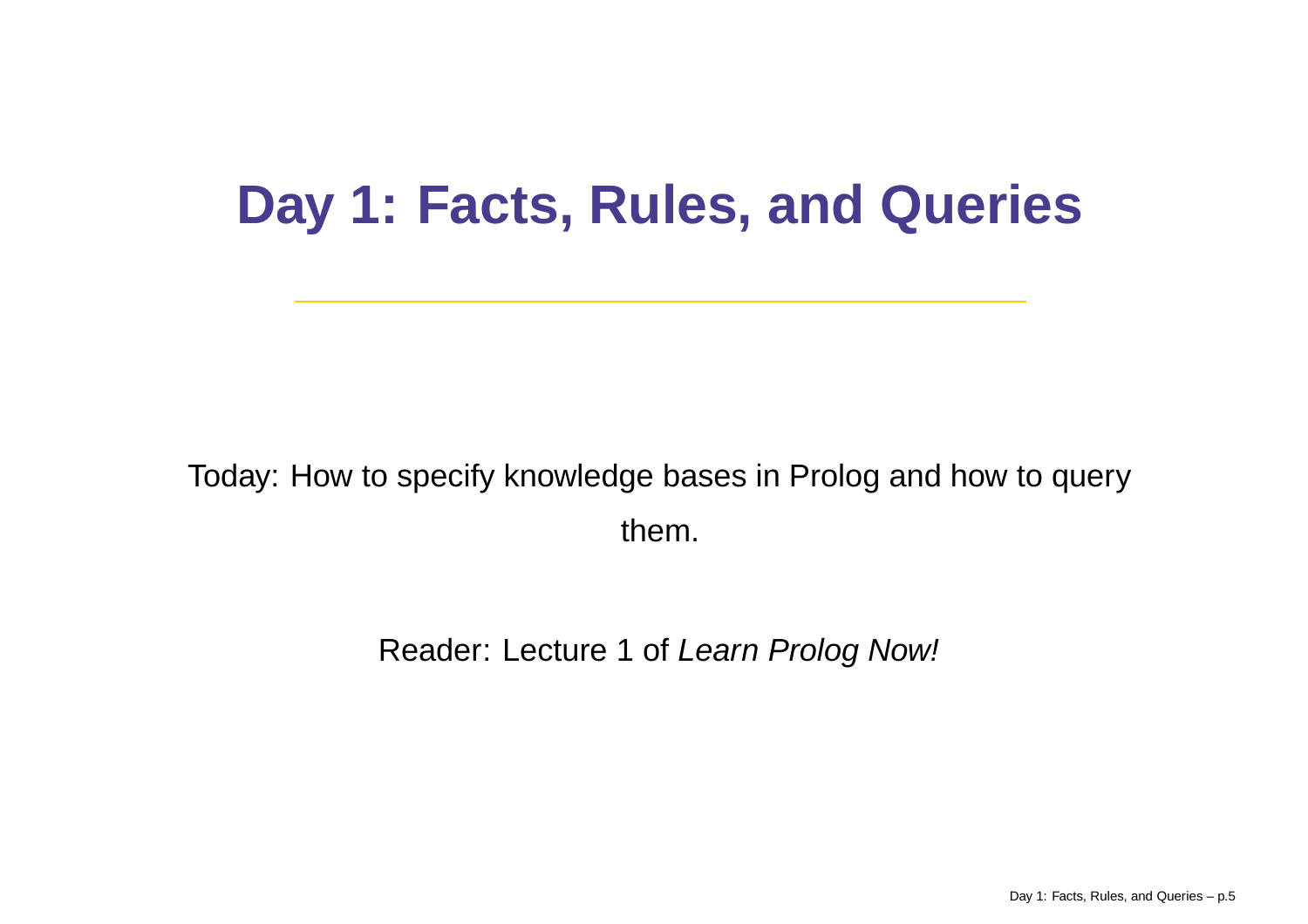# **Prolog as <sup>a</sup> system for querying knowledge bases**

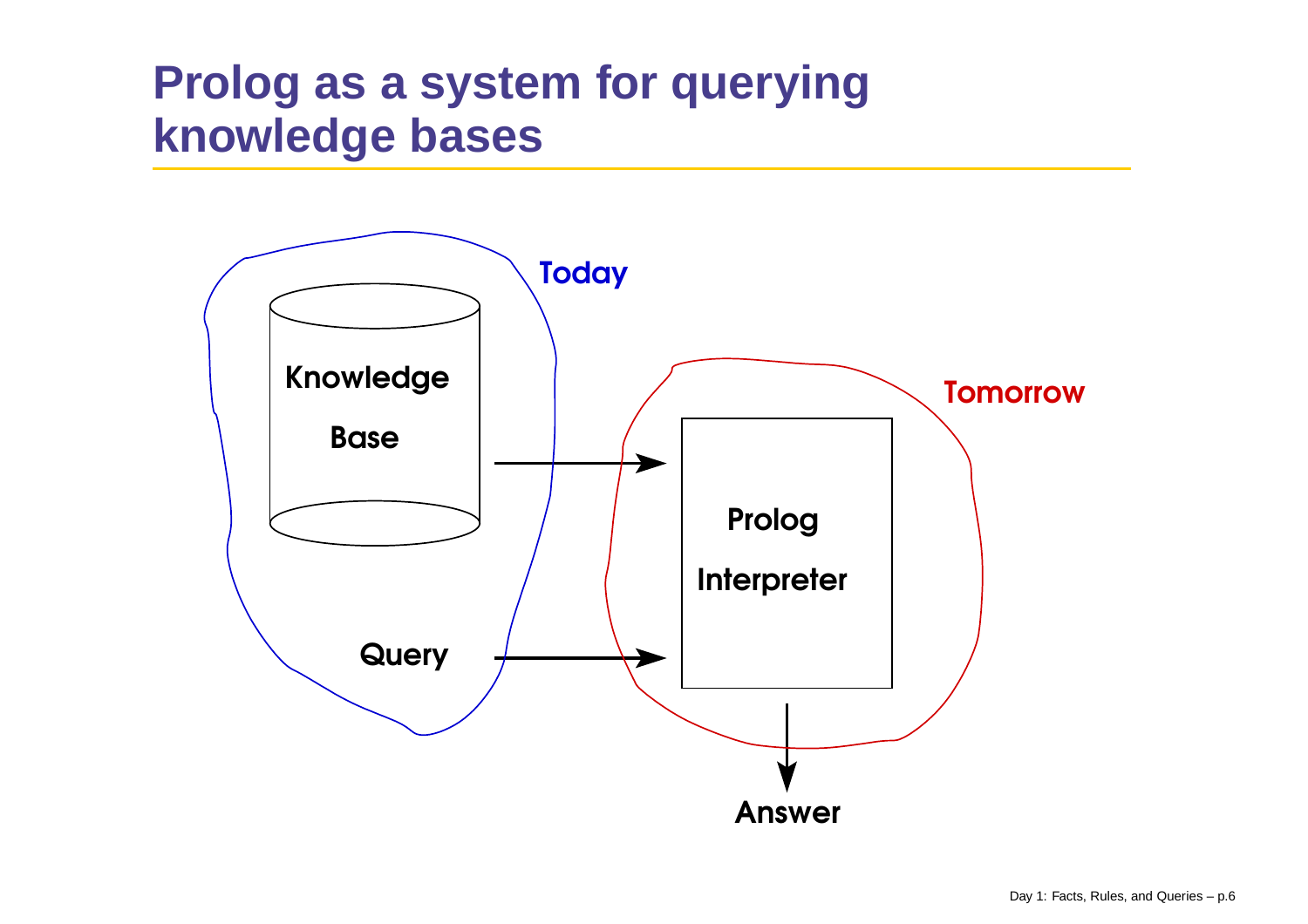# **kb1: A knowledge base of facts**

```
wizard(harry).
wizard(ron).
wizard(hermione).
```

```
muggle(uncle_vernon).
muggle(aunt_petunia).
```

```
chases(crookshanks, scabbars).
```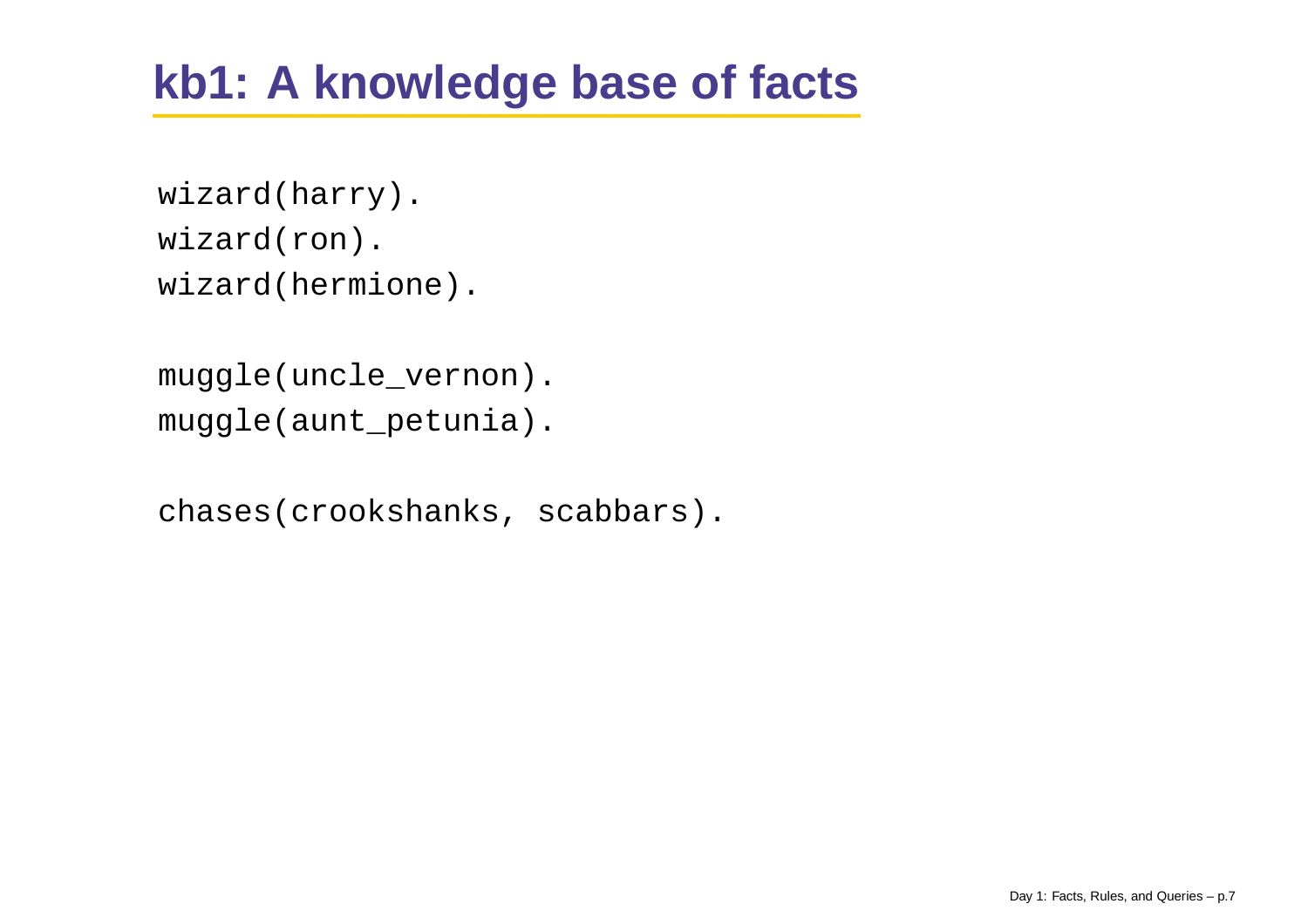# **kb1: queries we can ask**

|                                   | wizard(harry).                 |
|-----------------------------------|--------------------------------|
|                                   | $wizard(ron)$ .                |
| ?- wizard(harry).                 | wizard(hermione).              |
| yes                               | muggle(uncle_vernon).          |
| ?- chases(crookshanks, scabbars). | muggle(aunt_petunia).          |
| yes                               | chases(crookshanks, scabbars). |
| ?- $muggle(harry)$ .              |                                |

#### no

|  | ?- muggle(dumbledore). |
|--|------------------------|
|  |                        |

no

?- wizard(dumbledore).

no

?- witch(hermione).

ERROR: Undefined procedure: witch/1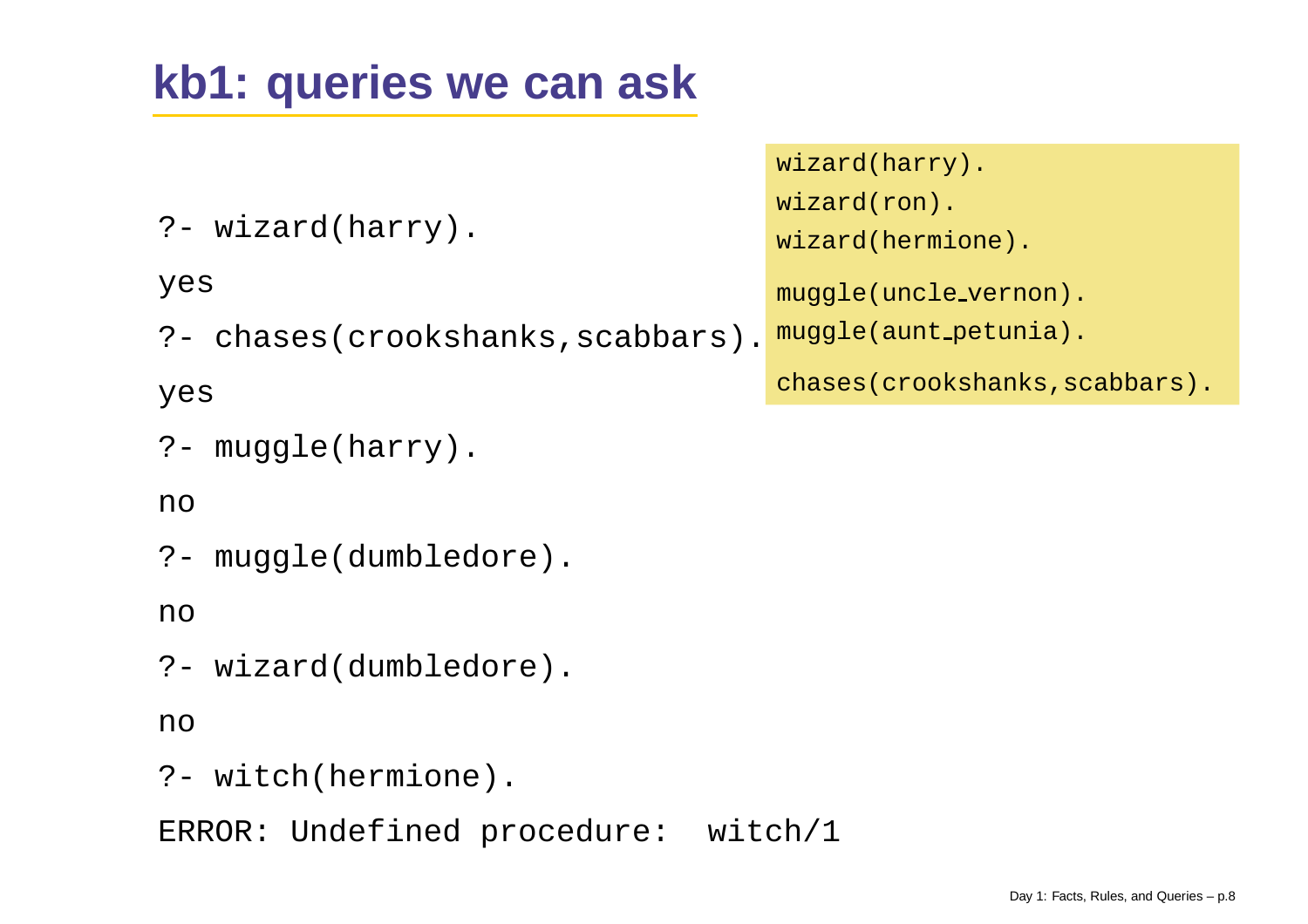# **kb1: more queries we can ask**

- ?- muggle(X).
- X <sup>=</sup> uncle vernon ;
- X = aunt\_petunia *;*

no

- ?- chases(X,Y).
- X <sup>=</sup> crookshanks
- Y <sup>=</sup> scabbars ;

no

?- chases(X,X).

no

- wizard(harry).
- wizard(ron).
- wizard(hermione).
- muggle(uncle vernon).
- muggle(aunt\_petunia).

chases(crookshanks, scabbars).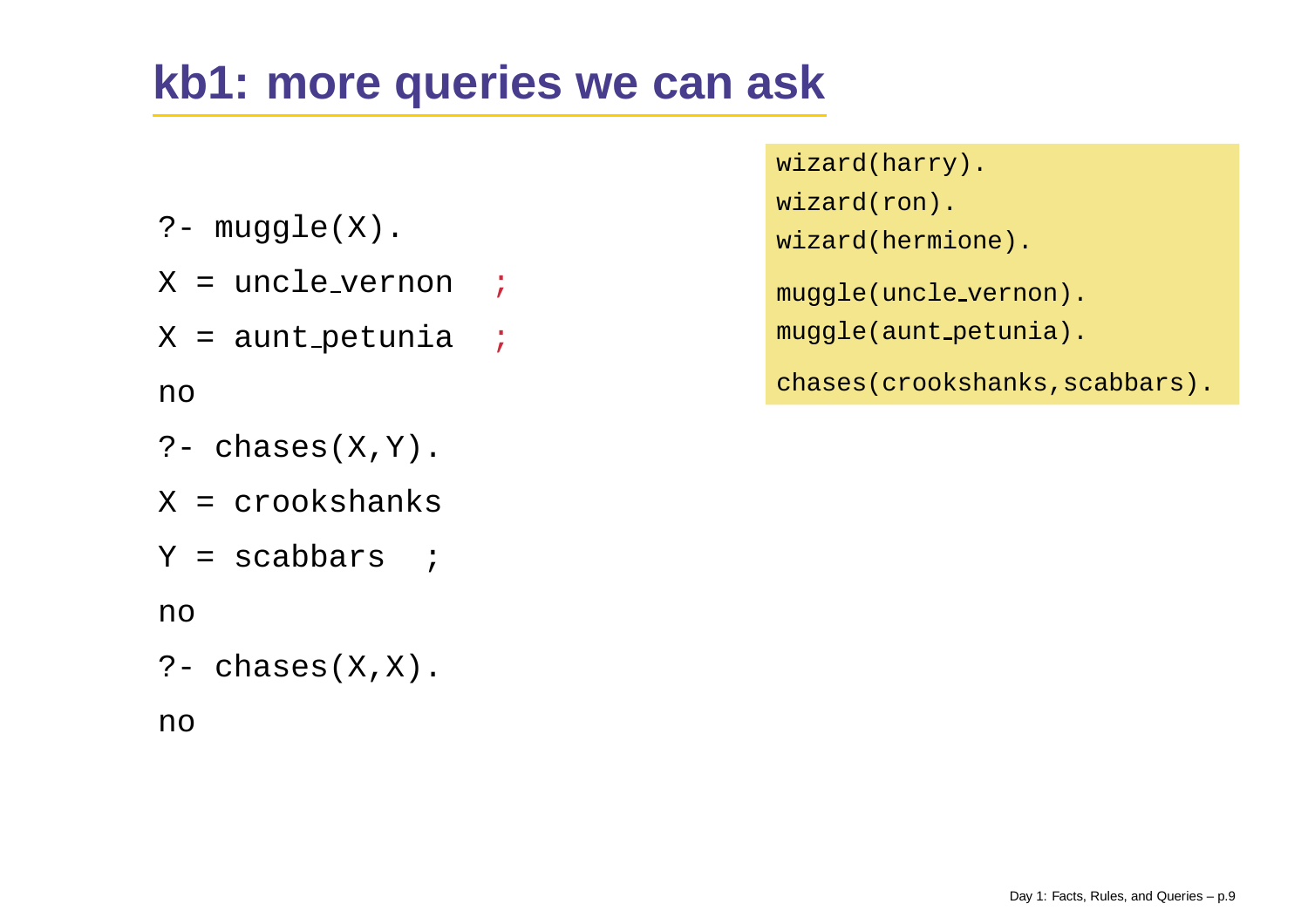# **A bit of syntax: atoms and variables**

#### **Atoms:**

- All terms that consist of letters, numbers, and the underscore and start with <sup>a</sup> non-capital letter are **atoms**: harry, uncle vernon, ritaSkeeter, nimbus2000, . . . .
- All terms that are enclosed in single quotes are **atoms**: 'Professor Dumbledore', '(@ \*+ ', . . . .
- Certain special symbols are also atoms: +, ,, ....

### **Variables:**

- All terms that consist of letters, numbers, and the underscore and start with <sup>a</sup> capital letter or an underscore are **variables**: <sup>X</sup>,  $Hermione, *con*, ...$
- $\bullet$   $\_$  is an anonymous variable: two occurrences of  $\_$  are different Variables. Day 1: Facts, Rules, and Queries – p.10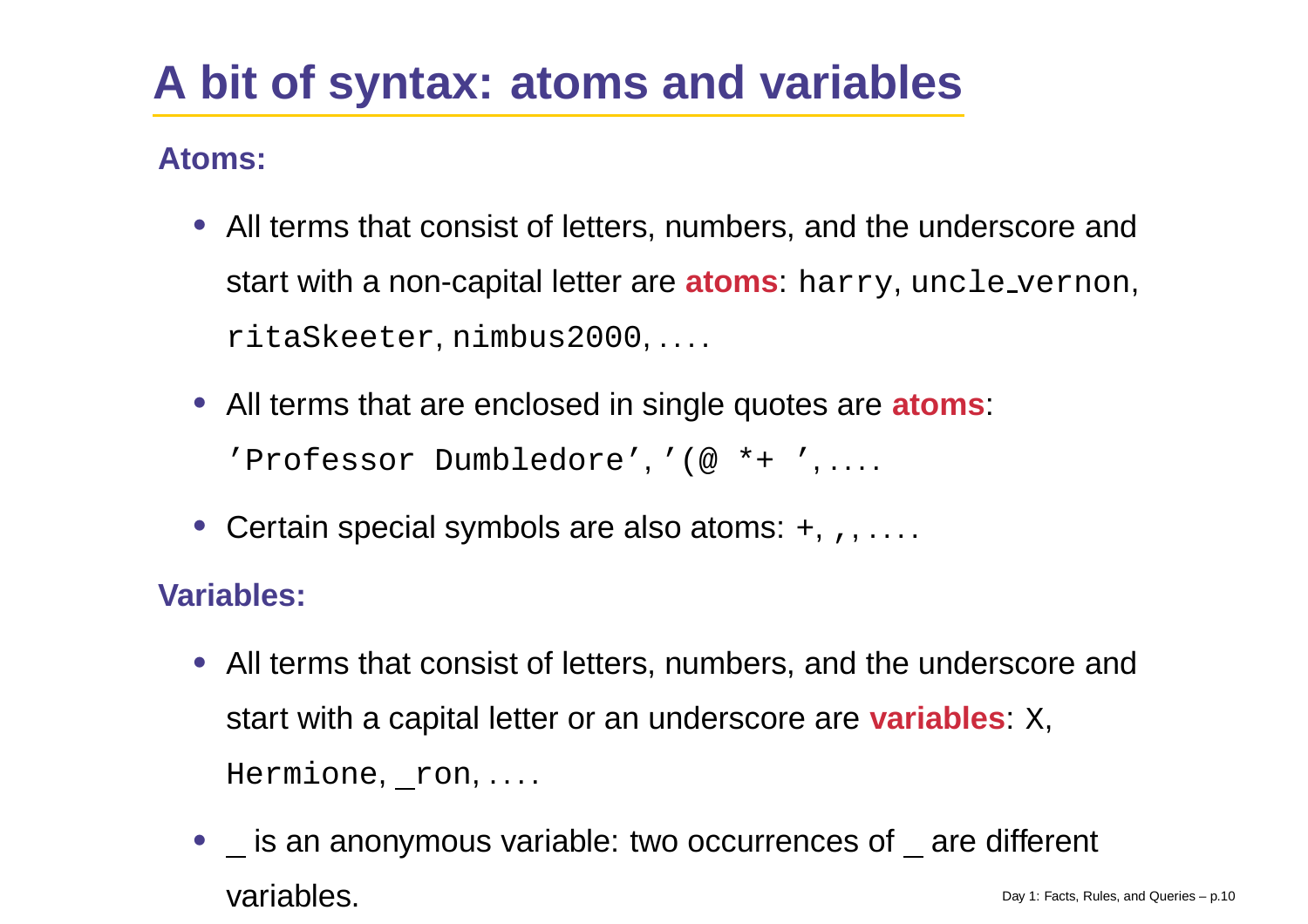# **A bit of syntax: complex terms**

### **Complex terms:**

- **Complex terms** are of the form: functor**(**argument, ..., argument**)**.
- Functors have to be atoms.
- Arguments can be any kind of Prolog term, e.g., complex terms. likes(ron,hermione), likes(harry,X),  $f(a,b,q(h(a)),c), \ldots$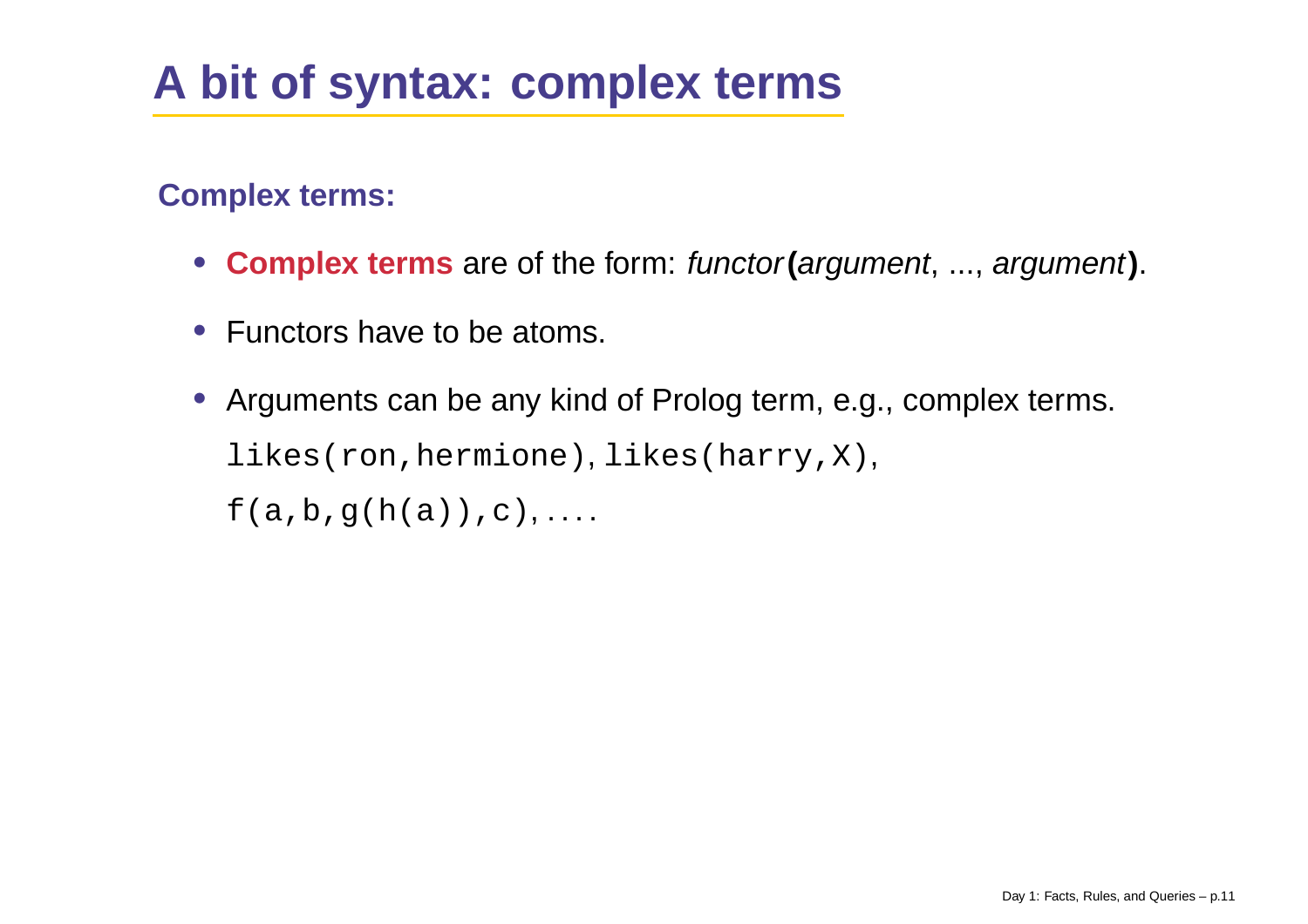# **A bit of syntax: facts and queries**

• **Facts** are complext terms which are followed by <sup>a</sup> full stop. wizard(hermione).

muggle(uncle vernon).

chases(crookshanks, scabbars).

• **Queries** are also complext terms which are followed by <sup>a</sup> full stop.



Prompt provided by the Prolog interpreter.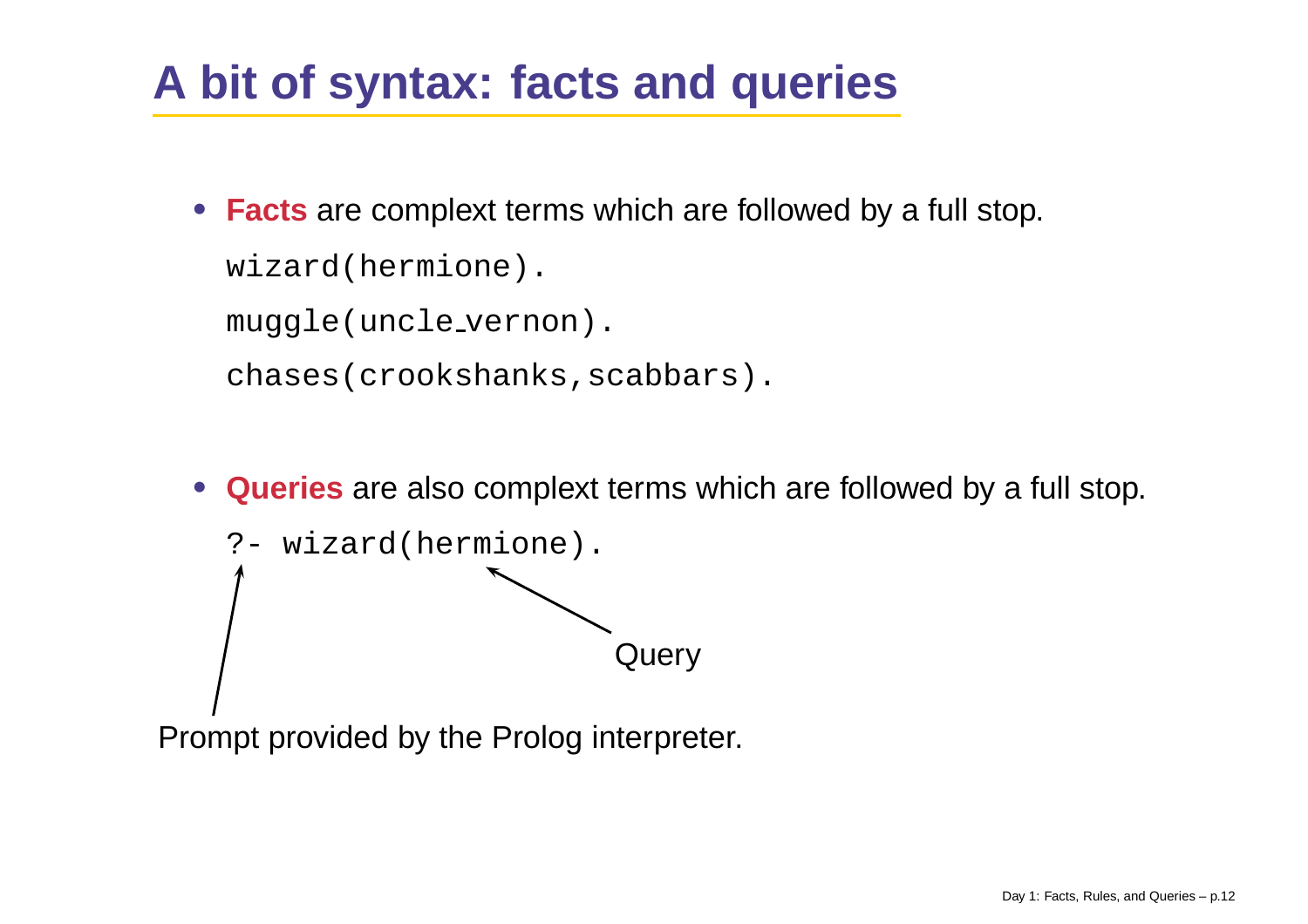```
eating(dudley).
```

```
happy(aunt petunia) :- happy(dudley).
happy(uncle_vernon) :- happy(dudley), unhappy(harry).
happy(dudley) :- kicking(dudley, harry).
happy(dudley) :- eating(dudley).
```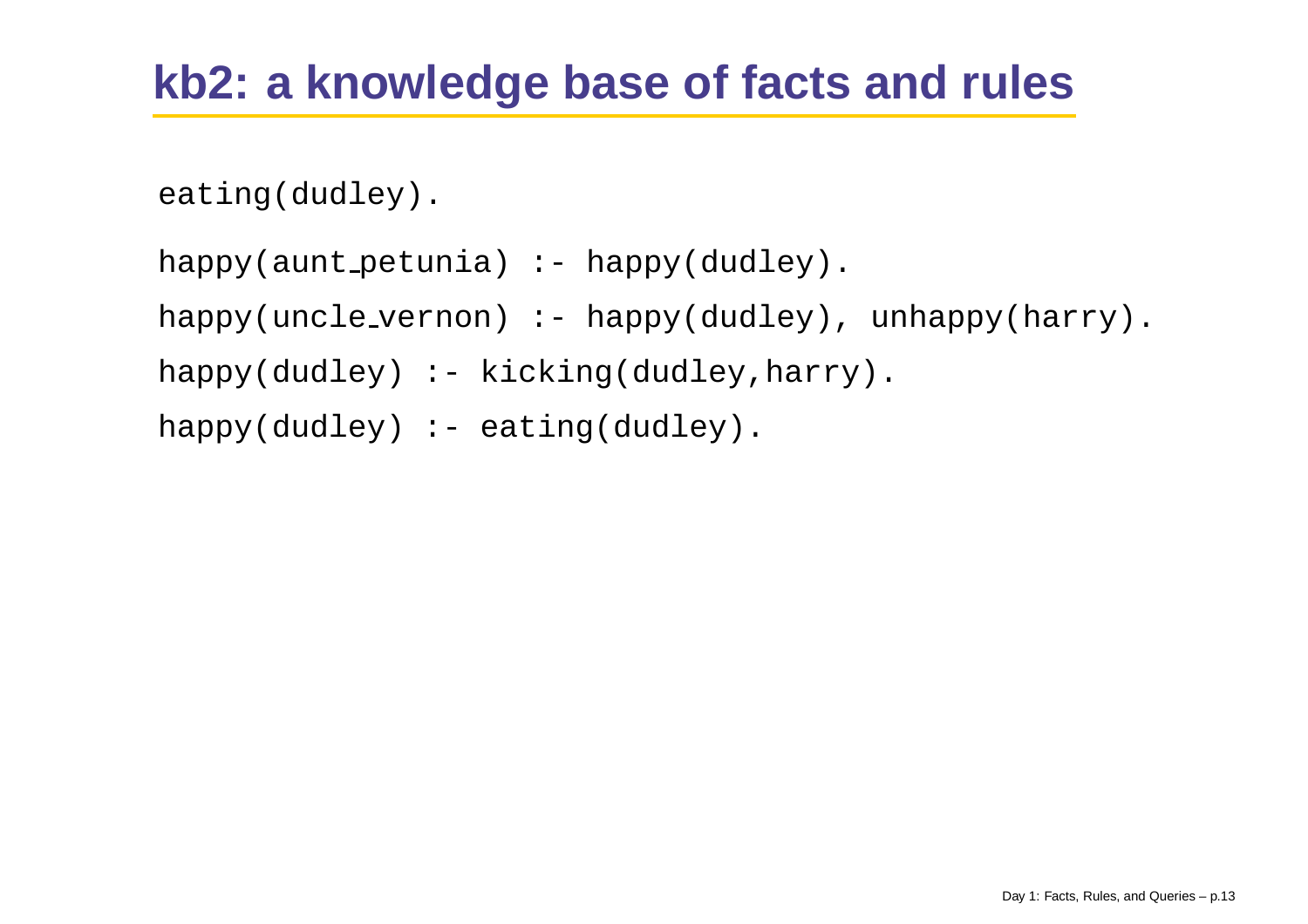```
eating(dudley).
```

```
happy(aunt_petunia) (:-) happy(dudley).
happy(uncle_vernon) :- happy(dudley), unhappy(harry).
happy(dudley): - kicking(dudley, harry).
happy(dudley) :- eating(dudley).
if ... then ...: If {\rm happy}(dudley) is true, then {\rm happy}(aunt petunia)
is true.
```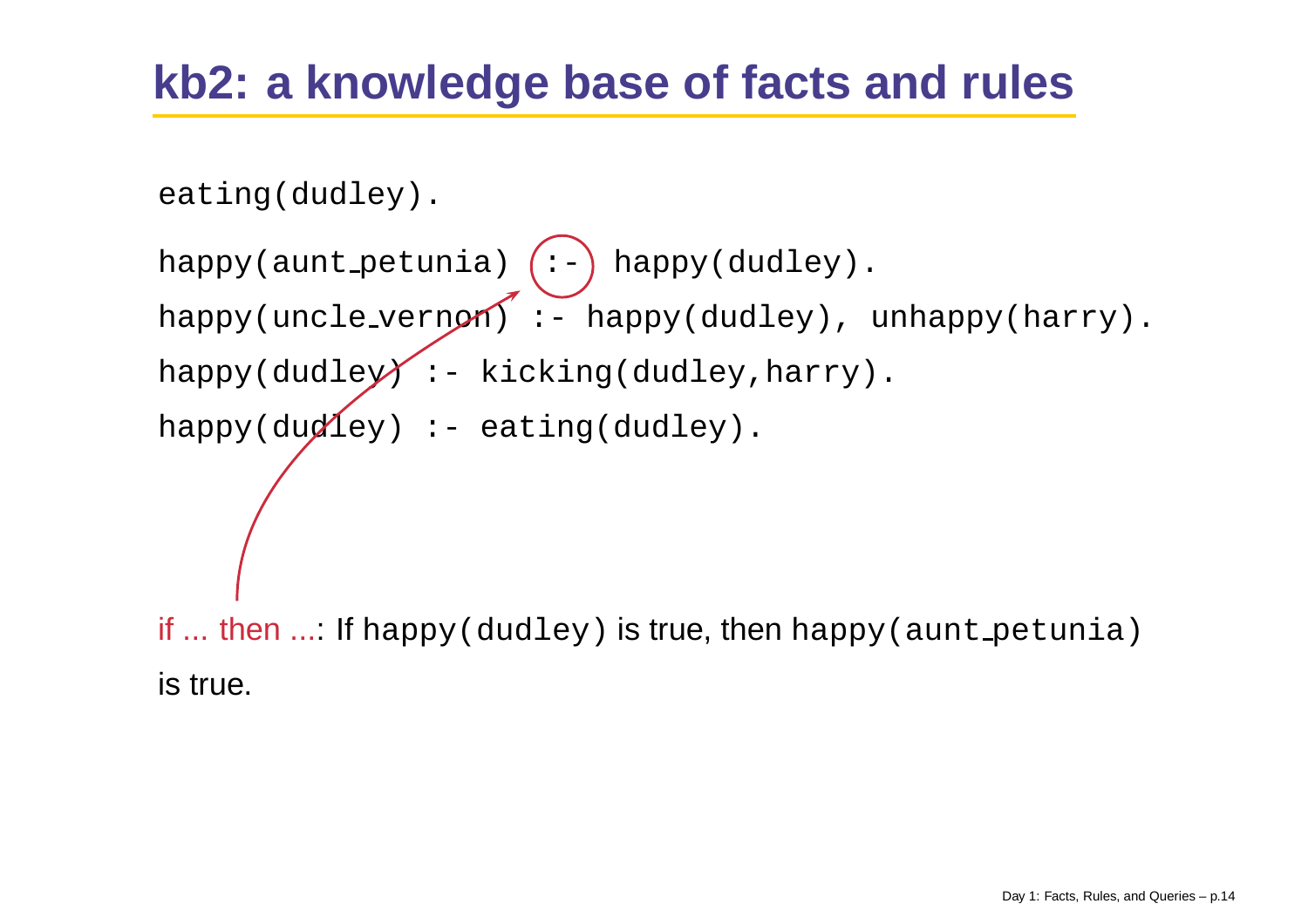```
eating(dudley).
```

```
happy(aunt petunia) :- happy(dudley).
happy(uncle_vernon) :- happy(dudley)\bigcap unhappy(harry).
happy(dudley) :- kicking(dudley, harry).
happy(dudley) : eating(dudley).
```
and: If happy(dudley) is true and unhappy(harry) is true, then happy(uncle vernon) is true.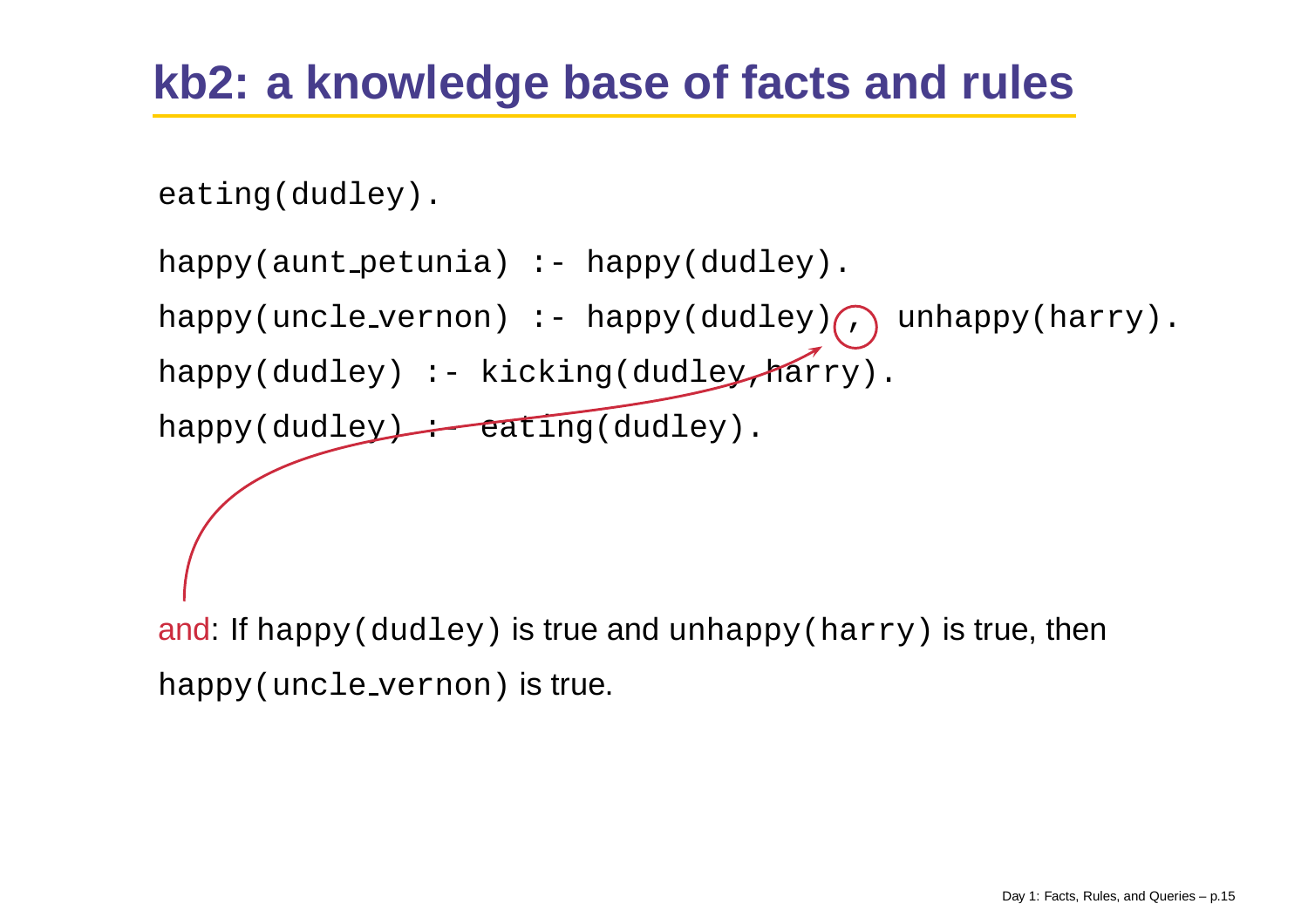```
eating(dudley).
```

```
happy(aunt petunia) :- happy(dudley).
happy(uncle_vernon) :- happy(dudley), unhappy(harry).
happy(dudley) :- kicking(dudley, harry).
happy(dudley) :- eating(dudley).
```
**or**: **If** kicking(dudley,harry) **is true or if** eating(dudley) **is true**, then happy(dudley) is true.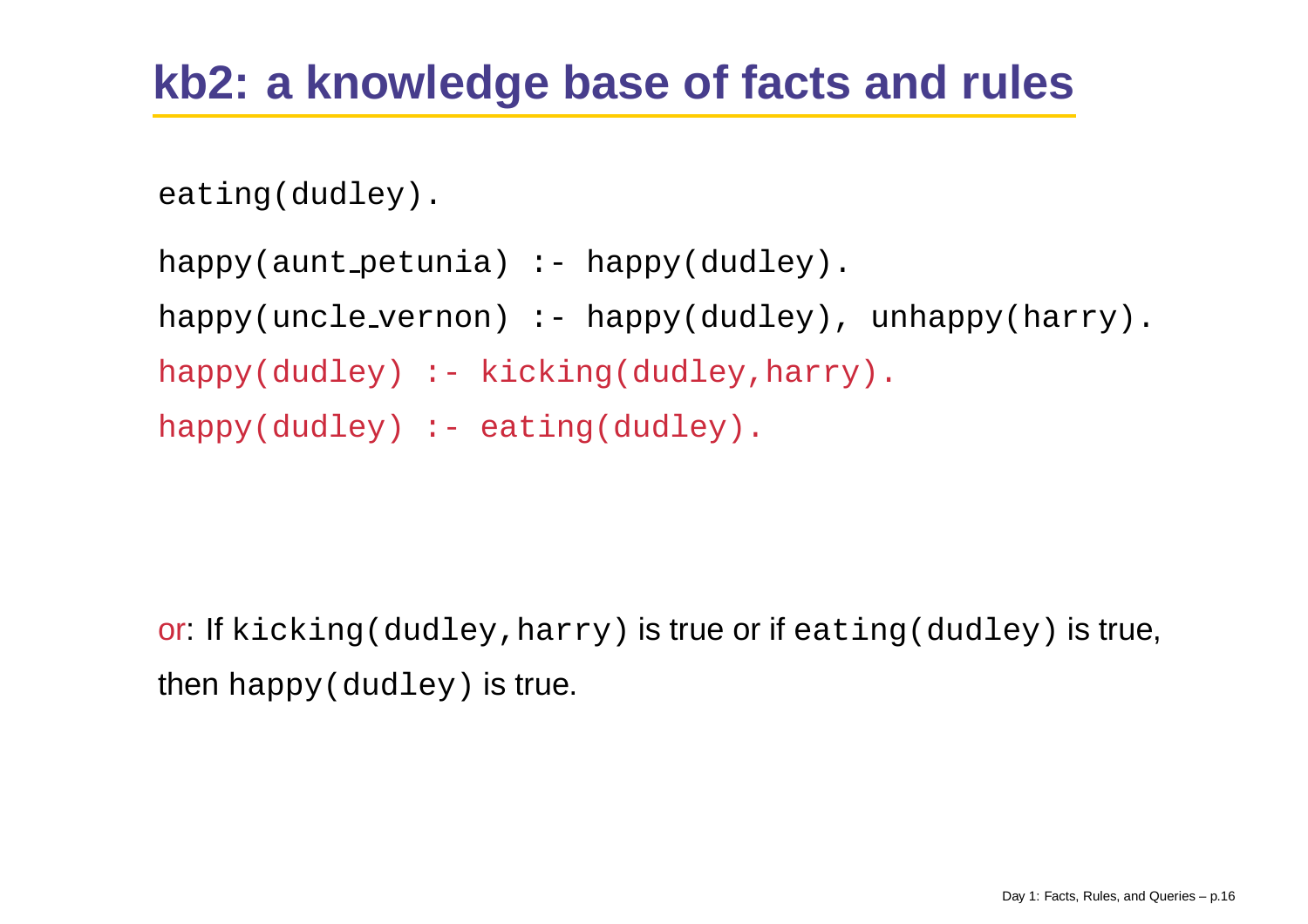# **Querying kb2**

?- happy(dudley).

yes

?- happy(aunt petunia).

yes

?- happy(uncle vernon).

#### no

- ?- happy(X).
- X = aunt\_petunia *;*
- X <sup>=</sup> dudley ;

```
no
```
#### eating(dudley).

```
happy(aunt_petunia) :- happy(dudley).
```

```
happy(uncle_vernon) :- happy(dudley),
```

```
unhappy(harry).
```

```
happy(dudley) :- kicking(dudley, harry).
```

```
happy(dudley) :- eating(dudley).
```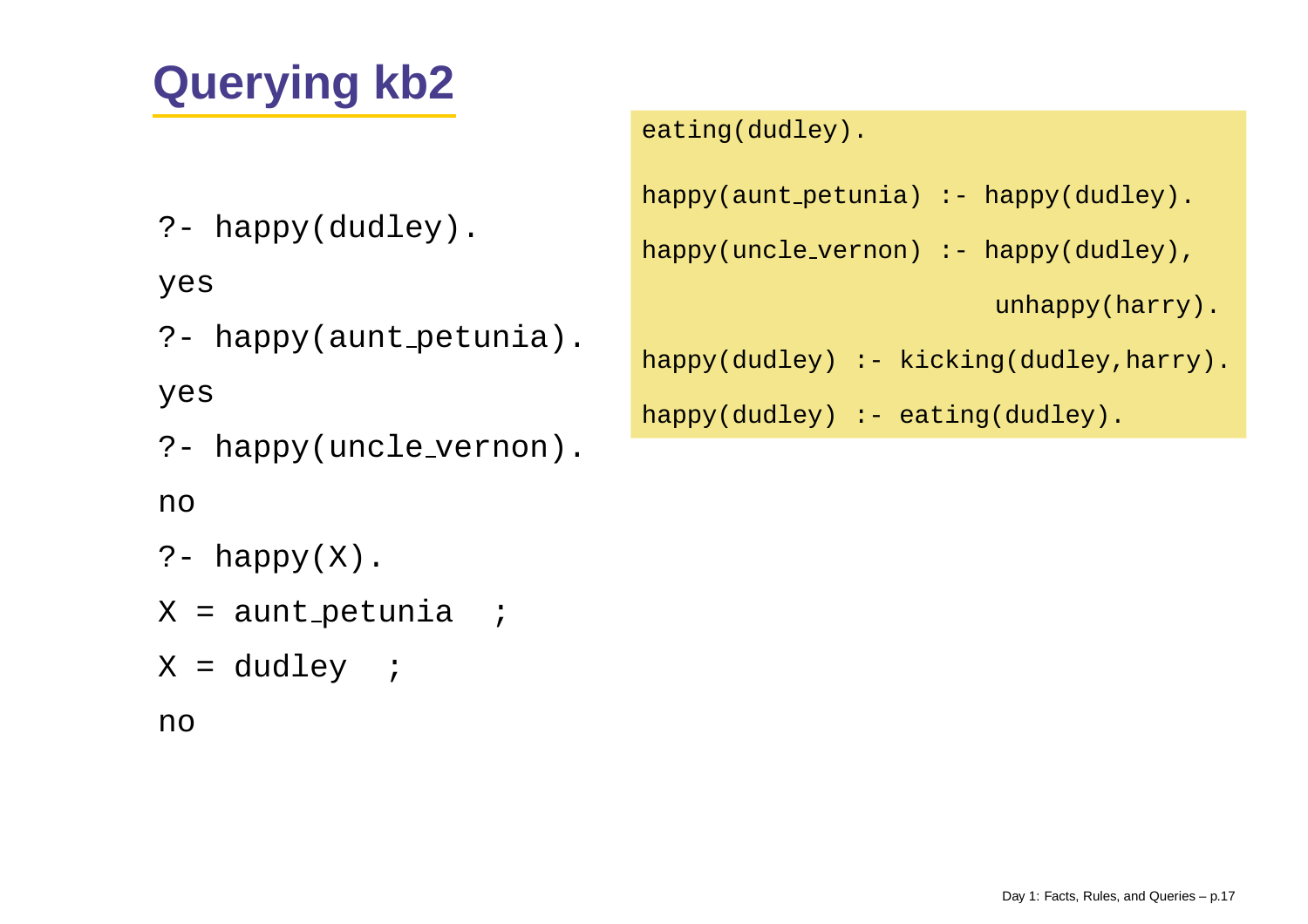# **A bit of syntax: rules**

- **Rules** are of the form Head : Body.
- Like facts and queries, they have to be followed by <sup>a</sup> full stop.
- Head is a complex term.
- Body is complex term or a sequence of complex terms separated by commas.

```
happy(aunt petunia) :- happy(dudley).
```

```
happy(uncle_vernon) :- happy(dudley),
```
unhappy(harry).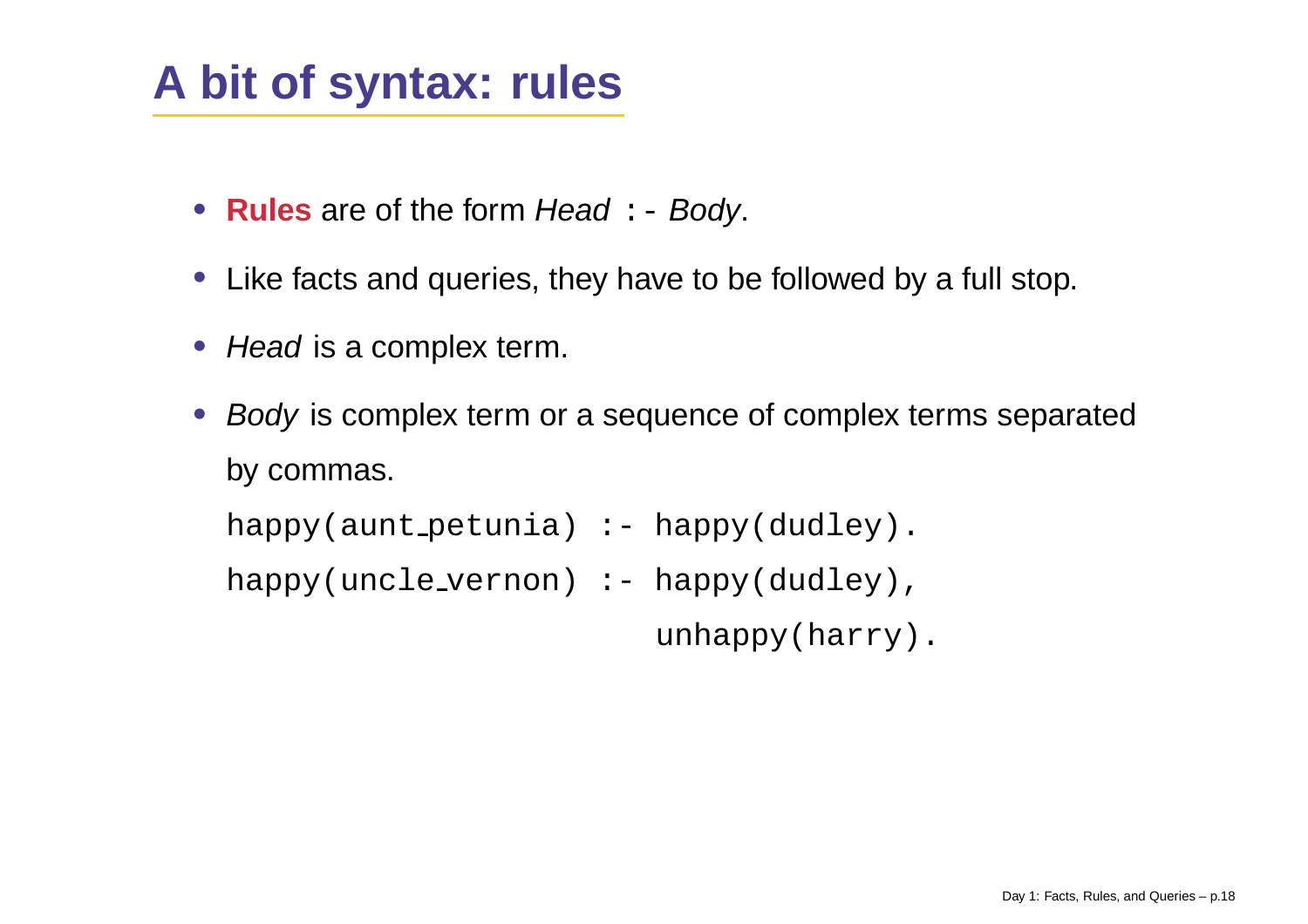# **kb3: facts and rules containing variables**

father(albert,james).

father(james,harry).

mother(ruth,james).

mother(lili,harry).

wizard(lili).

wizard(ruth).

wizard(albert).

```
wizard(X) :- father(Y,X),wizard(Y),
             mother(Z,X),
             wizard(Z).
```
This knowledge base defines 3 predicates: father/2, mother/2, and wizard/1.

| For all X, Y, Z, if $father(Y, X)$    |  |  |  |
|---------------------------------------|--|--|--|
| is true and wizard(Y) is true         |  |  |  |
| and $mother(Z, X)$ is true            |  |  |  |
| and $wizard(Z)$ is true, then         |  |  |  |
| $wizard(X)$ is true. I.e., for all X, |  |  |  |
| if X's father and mother are wizards, |  |  |  |
| then X is a wizard.                   |  |  |  |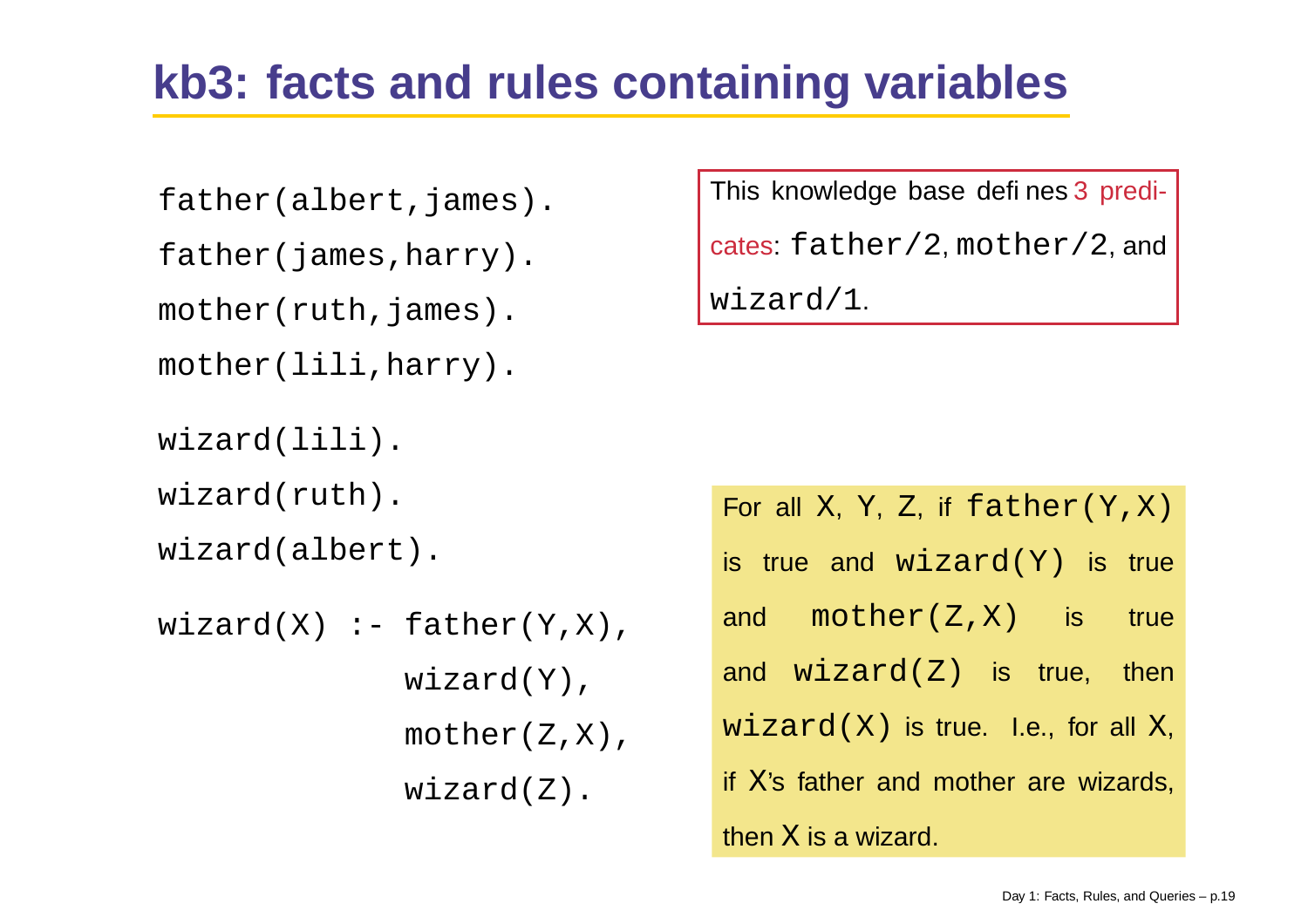# **Querying kb3** father(albert, james).

```
?- wizard(james).
yes
?- wizard(harry).
yes
?- wizard(X).
X = lili ;
\mathrm{X} = ruth ;
X = albert ;
X = james ;
X = harry ;
no?- wizard(X), mother(Y,X), wizard(Y).
X = james
Y = ruth ;
X = harry
Y = lili ;
no
```

```
mother(ruth,james).
mother(lili,harry).
wizard(lili).
wizard(ruth).
wizard(albert).
wizard(X) :- father(Y,X),
             wizard(Y),
             mother(Z,X),
             wizard(Z).
```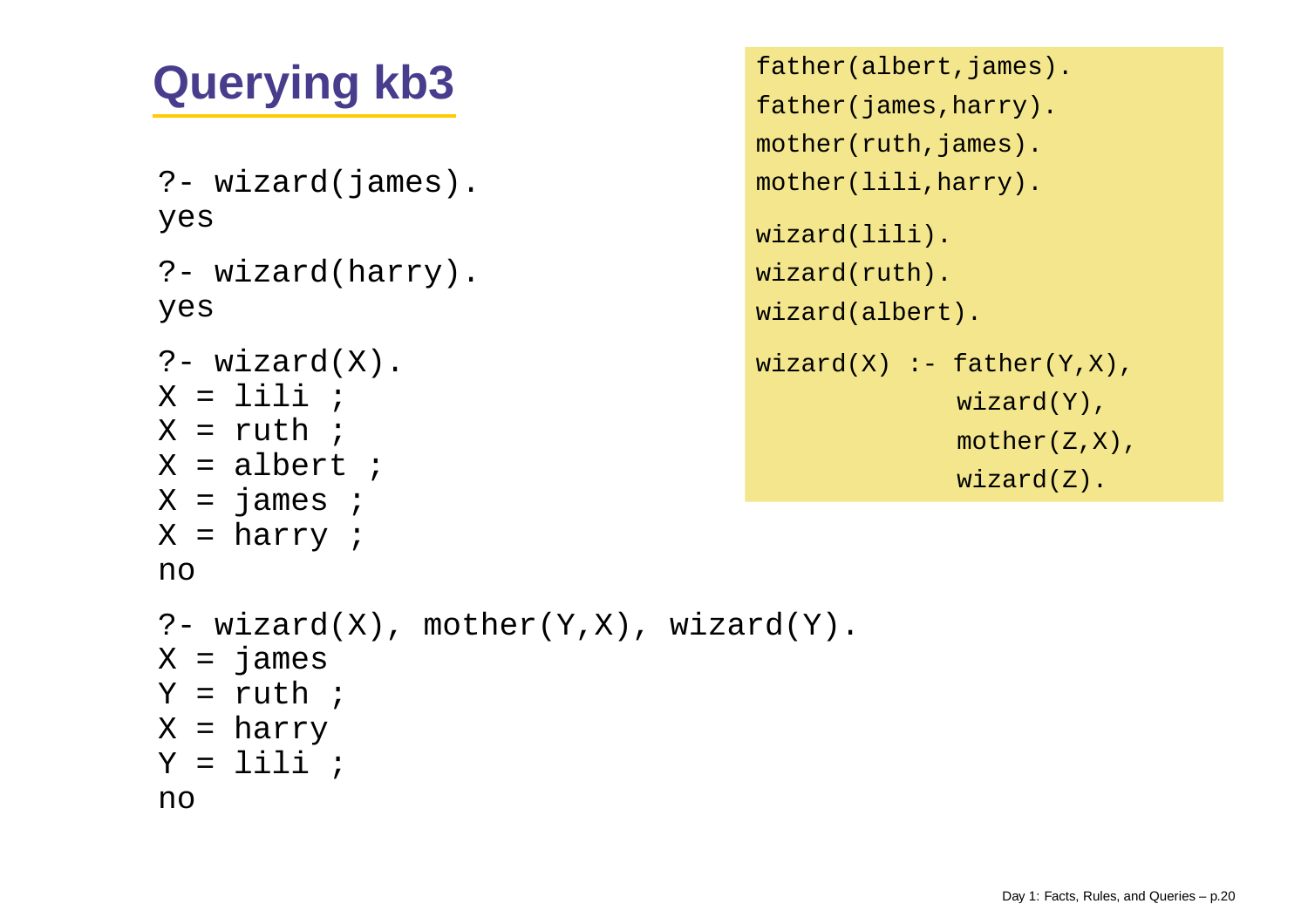# **Prolog terms (overview)**

**atoms:** Start with non-capital letters or are enclosed in single quotes. harry, nimbus2000, 'Professor Dumbledore', aunt petunia

**numbers** 3, 6, 2957, 8.34, ...

**variables** Start with <sup>a</sup> capital letter or an underscore.

Harry, harry

**complex terms** An atom (the functor) is followed by <sup>a</sup> comma separated sequence of Prolog terms enclosed in parenthesis (the arguments).

like(harry, X), np(det(the),n(potion))